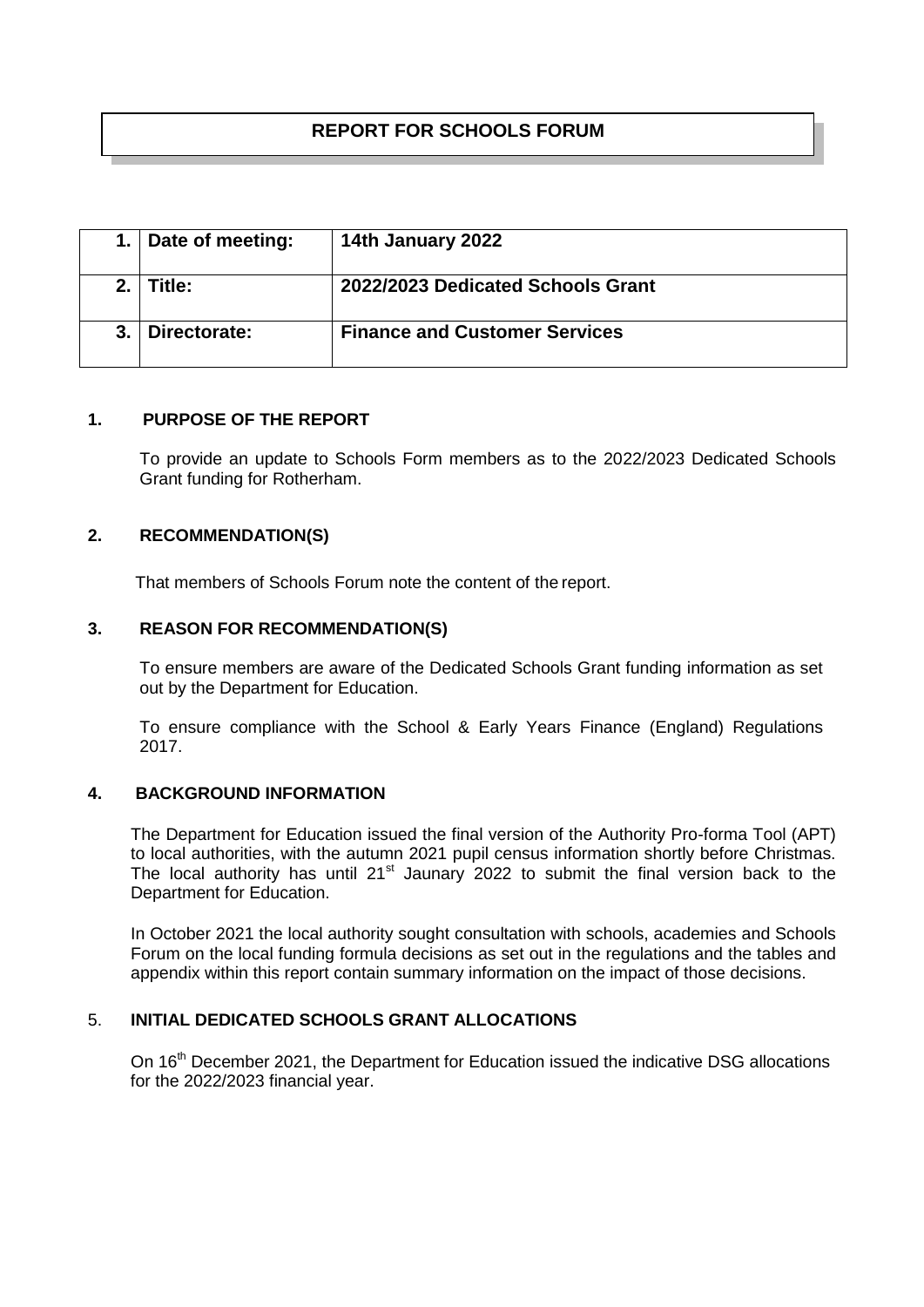For Rotherham, the initial allocations are;

Table 1.

|                                            | <b>Initial Allocation</b> |
|--------------------------------------------|---------------------------|
| Schools block (both schools and academies) | £218.361m                 |
| Central schools services block             | £1.454m                   |
| Early Years block                          | £17.816m                  |
| <b>High Needs block</b>                    | £48.323m                  |
| <b>TOTAL</b>                               | £285.954m                 |

### 6. **SCHOOLS BLOCK**

The final allocation is mainly based on funding rates of £4,658.05 for primary children (£4,525.65 in 2021/2022) and £6,138.15 for secondary children (£5,997.26 in 2021/2022) as at the October 2021 pupil census counts plus actual amounts for premises related costs and historic pupil growth.

The October 2021 census count shows that there are a total number of pupils across the borough of 39,884; this is an increase of 184 (-124 in primary & + 308 in secondary) pupils from the October 2020 census count.

From the census data we have identified that 56 schools/academies have seen overall decreases in pupils, 6 have remained static and 49 have see an overall increase in the number of pupils on roll.

As noted previously, MFG protection is on a per pupil basis – it does not safeguard against overall reductions in the numbers of pupils within a school/academy.

Tables 2 and 3 below shows that the overall school block funding allocation has increased from £211.31m in 2021/2022 to £218.36m in 2022/2023.

As agreed at the Schools Forum meeting on the 19th November 2021 a request to transfer 1.5% from the school block to the high needs block was submitted to the Secretary of State. If this request does not gain approval 0.5% will be transferred, therefore the local authority is required to complete 2 versions of the Authority Pro-forma Tool (APT)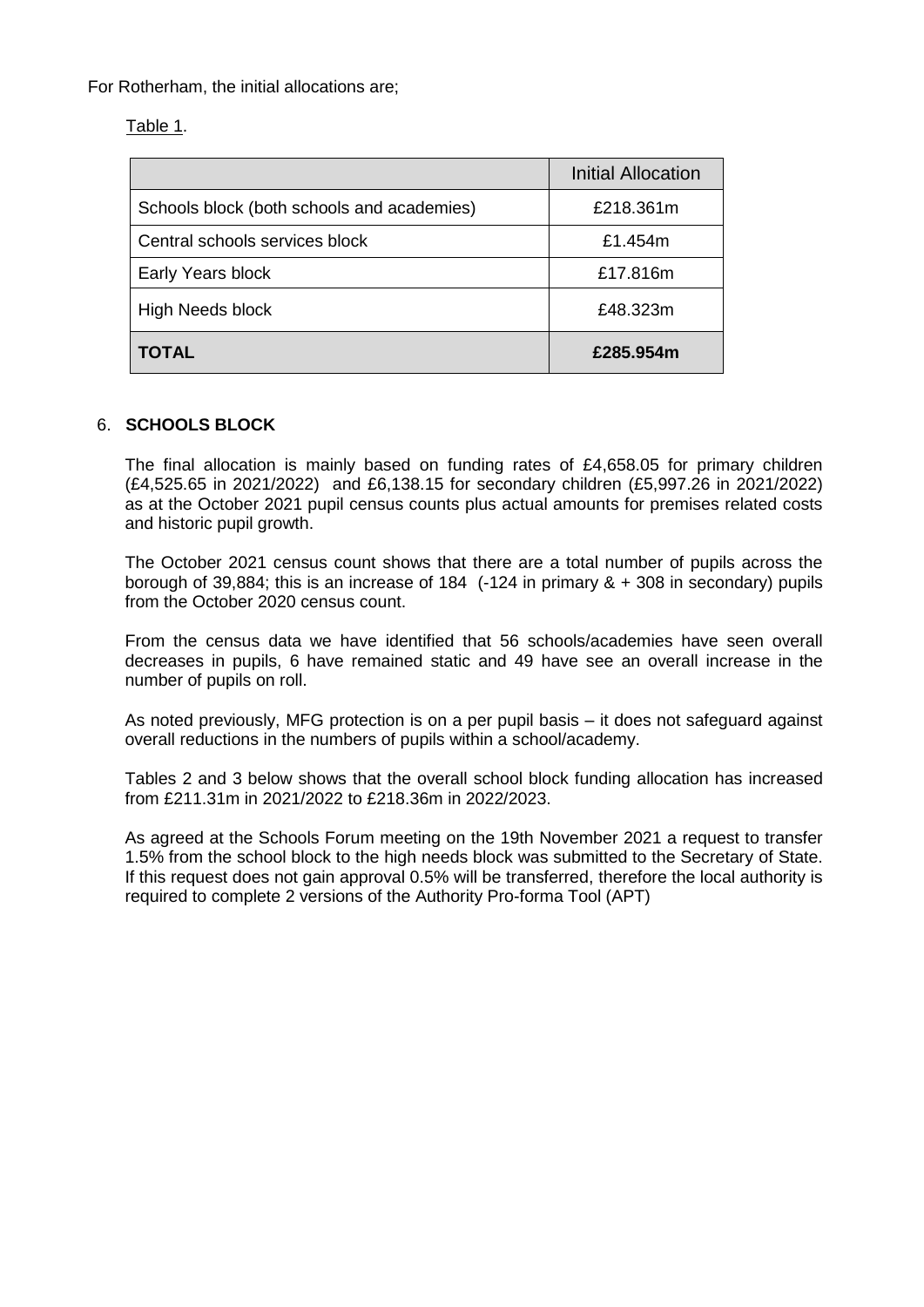## **Summary position in respect of DSG schools block allocation**

|                                                                 | 2021/2022 | 2022/2023 | <b>Difference</b> | Comments                      |
|-----------------------------------------------------------------|-----------|-----------|-------------------|-------------------------------|
| Schools block allocation                                        | £211.31m  | £218.36m  | £7.05m            | increase in funding rates     |
|                                                                 |           |           |                   |                               |
| Pupil Growth fund                                               | £280k     | £250k     | $-E30k$           | Agreed at November<br>meeting |
| <b>Falling Rolls Fund</b>                                       | £50k      | £50k      |                   | Agreed at November<br>meeting |
| <b>Transfer to High Needs</b>                                   | £3.04m    | £3.28m    | £0.24m            |                               |
| Amount of Schools Block<br>funding allocated through<br>formula | £207.94m  | £214.78m  | £6.84m            | increase in funding rates     |
| % of total DSG schools<br>block allocated through<br>formula    | 98.5%     | 98.5%     |                   |                               |

### **Table 2- Successful Disapplication request to transfer 1.5%**

### **Table 3 - Unsuccessful Disapplication request - transfer 0.5%**

|                                                                        | 2021/2022 | 2022/2023 | <b>Difference</b> | Comments                      |
|------------------------------------------------------------------------|-----------|-----------|-------------------|-------------------------------|
| Schools block allocation                                               | £211.31m  | £218.36m  | £7.05m            | increase in funding rates     |
|                                                                        |           |           |                   |                               |
| Pupil Growth fund                                                      | £280k     | £250k     | $-E30k$           | Agreed at November<br>meeting |
| <b>Falling Rolls Fund</b>                                              | £50k      | £50k      |                   | Agreed at November<br>meeting |
| <b>Transfer to High Needs</b>                                          | £3.04m    | £1.09k    | $-E1.95m$         |                               |
| <b>Amount of Schools Block</b><br>funding allocated through<br>formula | £207.94m  | £216.97m  | £9.03m            | increase in funding rates     |
| % of total DSG schools<br>block allocated through<br>formula           | 98.5%     | 99.5%     |                   |                               |

To date the Education & Skills Funding Agency has not made a final decision regarding the local authority's request to transfer 1.5%,

A report providing details of the rates applied to the individual formula funding rates will be presented to Schools Forum at the next meeting in April 2022. The rates applied will continue to be in line with the previous decisions reached in respect of the gradual transition to the national funding formula..